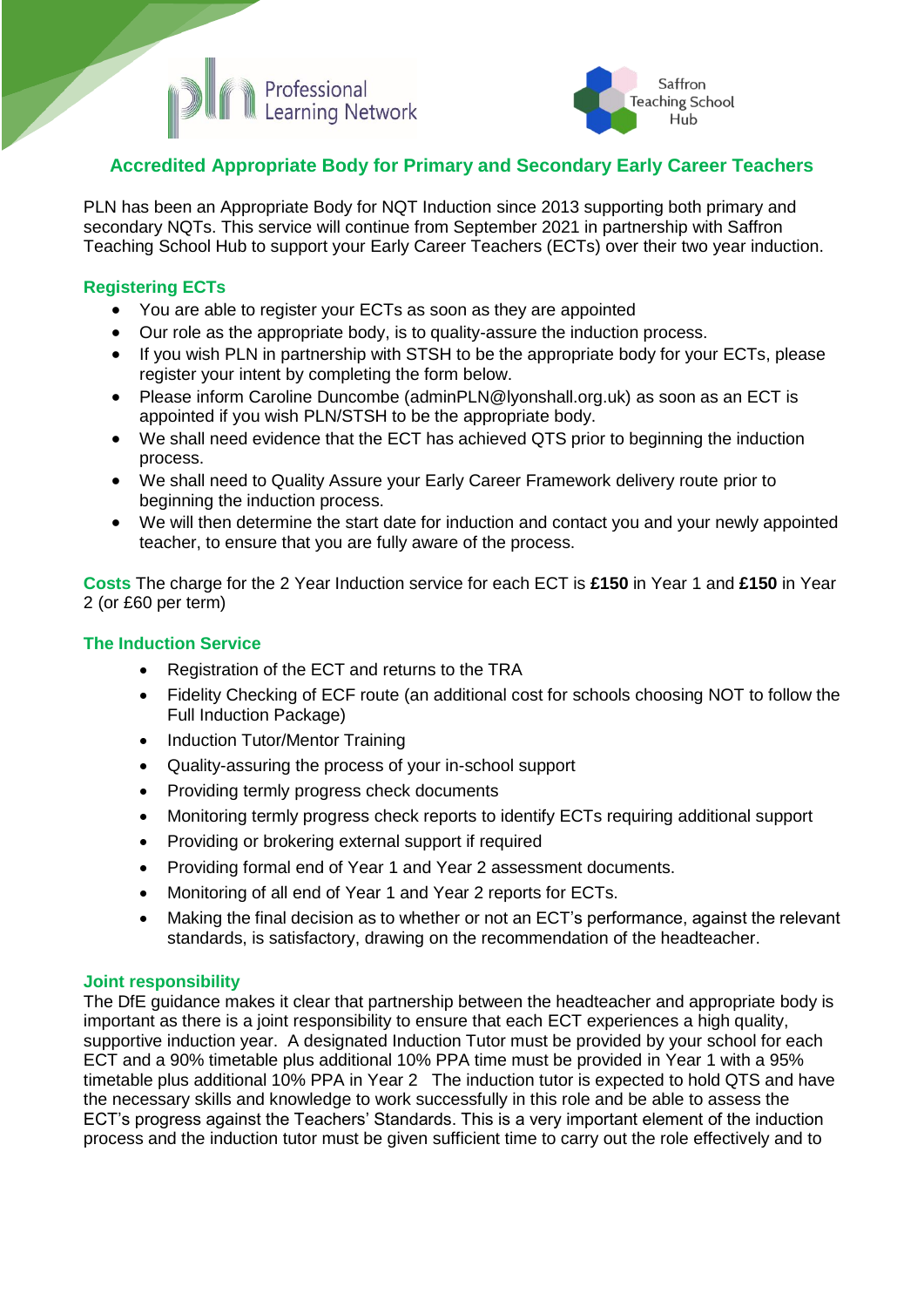meet the needs of the ECT. The induction tutor will need to be able to make rigorous and fair judgements about the ECT's progress in relation to the Teachers' Standards. They will need to be able to recognise when early action is needed in the case of an ECT who is experiencing difficulties. It may, in some circumstances, be appropriate for the headteacher/principal to be the induction tutor.

The headteacher should also identify a person to act as the ECT's mentor, to provide regular mentoring. The mentor is expected to hold QTS and have the necessary skills and knowledge to work successfully in this role. Mentoring is a very important element of the induction process and the mentor is expected to be given adequate time to carry out the role effectively and to meet the needs of the ECT. This includes attending regular mentoring sessions and mentor training where appropriate.

## **Early Career Framework**

**From September 2021, appropriate bodies will be expected to check that all ECTs have access to an induction programme based on the Early Career Framework (ECF).**  Schools will be expected to opt for one of three approaches to delivery of an ECF-based induction:

- **Full Induction Programme:** a funded provider led programme offering high quality training for early career teachers and their mentors alongside professional development materials.
- **Core Induction Programme:** schools can draw on the content of the high quality professional development materials accredited by the DfE to deliver their own early career teacher and mentor support.
- **School-based programme:** school can design and deliver their own induction programme, based on the early career framework.

## **Early Career Framework Responsibilities**

- **Appropriate body:** check school's plans for delivering an ECF-based induction and verify that this has been received by the ECT.
- **Headteacher:** ensure that an appropriate ECF-based induction is in place for the ECT and submit induction plans to the appropriate body.
- **Induction tutor:** support the headteacher in planning an ECF-based induction as required. Ensure that mentor and ECT are aware of the plans for an ECF-based induction.
- **Mentor:** work collaboratively with the ECT and other colleagues involved in the ECT's induction within the same school to help ensure the ECT receives a high quality ECF-based induction programme.

**Schools that choose the Core Induction or School-based** programme will be subject, at additional cost, to a "ECF Fidelity check" to ensure quality of the planned programme.

## **Assessment of ECT performance**

- Headteachers will need to assess an ECT's performance at the end of their induction period using the Teachers' Standards.
- Brief progress checks will be carried out by the Induction Tutor and sent to the Appropriate Body termly. We shall provide forms to facilitate this process.
- You will need to make a formal assessment at the end of Year 1 and Year 2. Copies of the assessments must be sent to the Appropriate Body. We shall provide forms to facilitate this process. Adherence to confidentiality and data protection requirements will be ensured.
- As the appropriate body we will make the final decision as to whether or not an ECT's performance against the relevant standards is satisfactory, drawing on your recommendation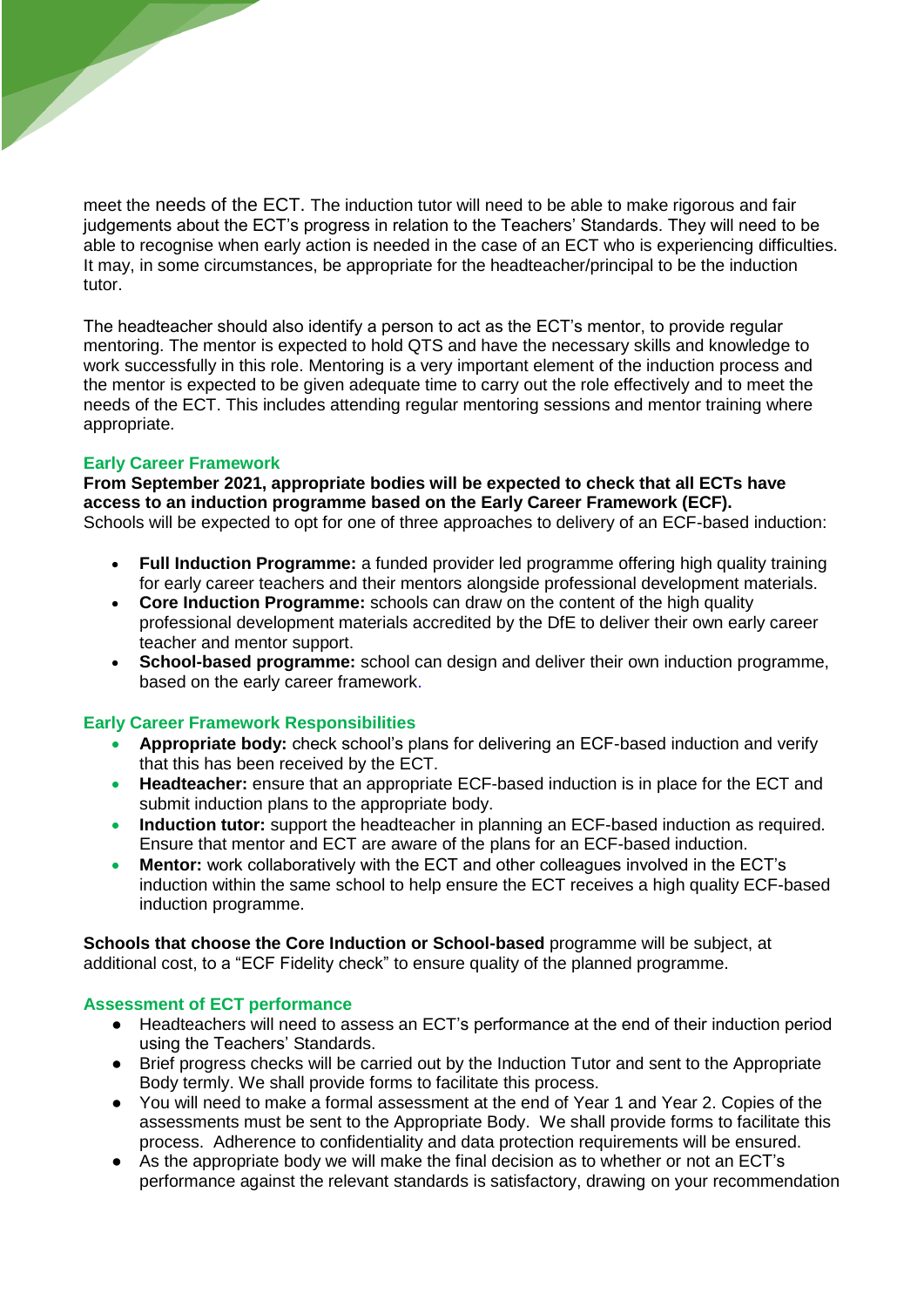as the Headteacher. The Teaching Regulation Agency will then be informed of the outcome within a strict time frame.

### **Additional support for ECTs**

Where the induction tutor determines during the progress review that the ECT is not making satisfactory progress against the Teachers' Standards, they should state this clearly within the progress review record and clearly outline the support plan they have put in place to assist the ECT in getting back on track. The induction tutor is expected to notify the appropriate body of this determination and share both the progress review record and support plan for the appropriate body to review.

The first monitoring visit is included in the charge for the Induction Service. We will be available to provide the equivalent of 2 days SLE support or broker additional support for your ECT. As an appropriate body it will be our responsibility to quality-assure the further development and support that is offered to your ECT. If an ECT requires additional time to complete their induction or if the ECT fails to complete their induction adequately, as an appropriate body we will inform the ECT of their right of appeal.

#### **Completing the induction period**

An ECT completes their induction period when they have served:

- the full-time equivalent of two standard school years (usually six terms, based on a school year of three terms); or
- a reduced period of a minimum of one term (as agreed with the appropriate body) based on previous teaching experience (see Statutory Guidance); or
- a reduced period of induction for part time teachers covering but not equivalent to two years (as agreed with the appropriate body); or
- an extension to that period, as a consequence of absences occurring during the period; or
- an extension following a decision by the appropriate body or the Appeals Body.
- The appropriate body makes the final decision as to whether or not an NQT's performance against the relevant standards is satisfactory, drawing on the recommendation of the headteacher.

**Verity Boreham Caroline Duncombe** Professional Learning Director **ECT** Administrator E: [vboreham@lyonshall.org.uk](mailto:directorPLN@lyonshall.org.uk)

T: 07833472639 E: [adminPLN@lyonshall.org.uk](mailto:adminPLN@lyonshall.org.uk)